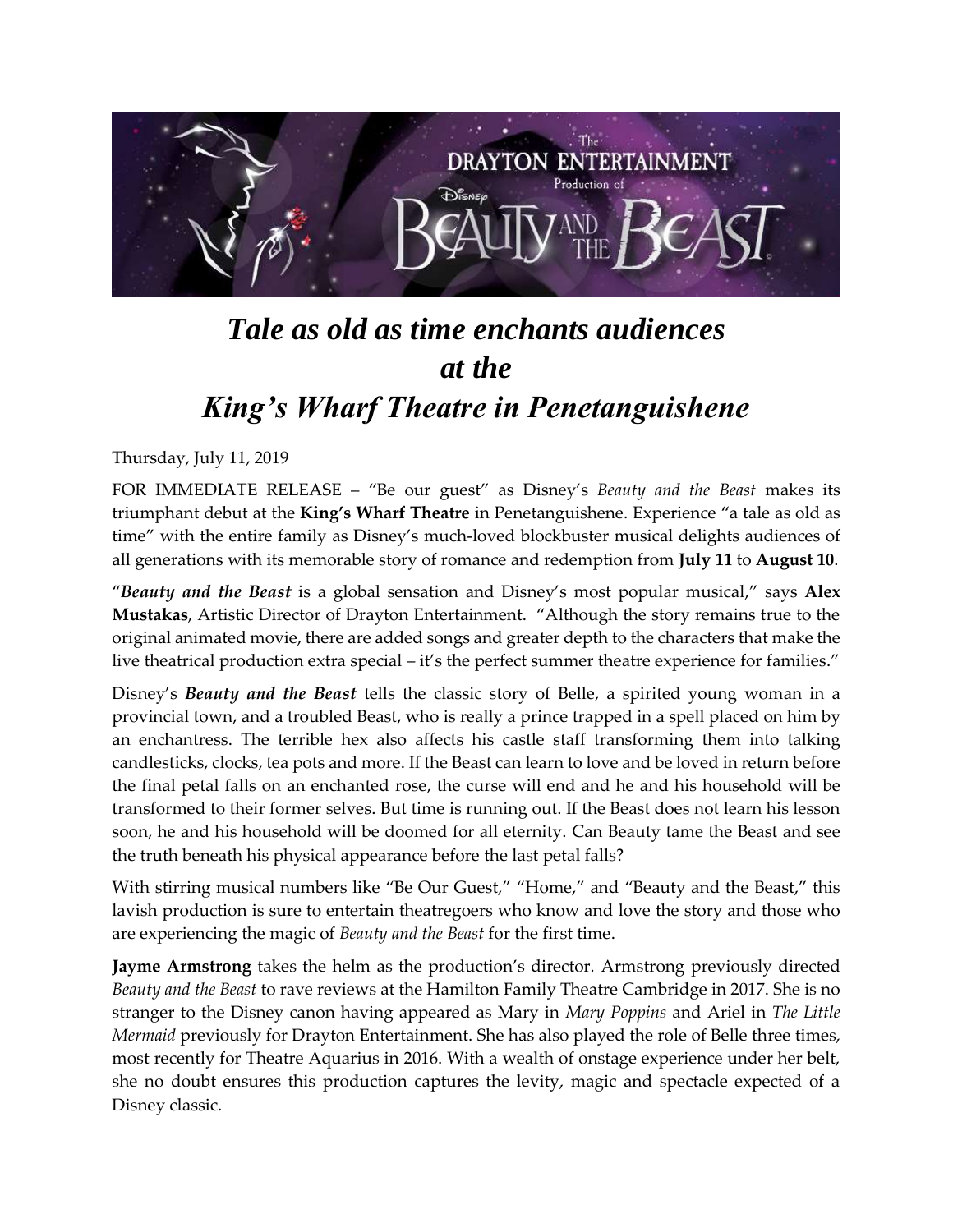Armstrong is joined by Choreographer **Robin Calvert**, Music Director **David Myers**, Set Designer **Christine Peters,** Costume Designer **Rachel Berchtold**, Lighting Designer **Kevin Fraser**, Stage Manager **Paul Pembleton**, Assistant Stage Manager **Emily Maxwell**, Apprentice Stage Manager **Alexandra Ramjass-Spicer**, Assistant Choreographer **Sarah Matton**, Rehearsal Music Director **Paul De Gurse,** and Fight Director **Joe Bostick**

**Jessica Gallant** anchors the production as Belle, the feisty, bookish beauty who dreams of adventures beyond her provincial life. Gallant charmed audiences as Ariel in Disney's *The Little Mermaid* in St. Jacobs and Grand Bend last season. She has also appeared in numerous roles at the Charlottetown Festival including the title role in *Anne of Green Gables*.

New York actor **Tony Edgerton** is the fearsome yet misunderstood Beast, who is imprisoned in his enchanted castle as punishment for his selfish ways. The beast becomes increasingly tender as his desire to win Belle's affection grows, softening his rough exterior as he learns the value of kindness. Edgerton has appeared in several productions in the U.S. including the National Tour of *Joseph and the Amazing Technicolor Dreamcoat*.

**David Light** will tackle the role of the handsome and haughty Gaston, who is determined to marry Belle at any cost, while **Eric Dahlinger** makes his Drayton Entertainment debut as his hapless assistant, Lefou. Light previously appeared in *Thoroughly Modern Millie* and *Chicago* for Drayton Entertainment. Dahlinger has appeared in numerous productions across the country including *Grease, Anne of Green Gables*, and *In The Heights*, among others.

Veteran actor **Geoffrey Whynot***,* who entertained audiences as Baron Notapenny in *Cinderella: The Panto* last season, is Belle's eccentric father, Maurice. In addition to appearing in *Cinderella: The Panto*, *Chicago*, *Dames at Sea* and other productions for Drayton Entertainment, Whynot has appeared on screen in a number of films and TV series.

The first-rate cast also features **Billy Lake** as the debonair French candelabra Lumiere and **Aidan deSalaiz** as his uptight clock counterpart Cogsworth. Audiences may remember Lake from his hilarious portrayal of stepsister Atrocia in *Cinderella*: *The Panto*. He also spent 10 seasons with the Shaw Festival performing in *Sweeney Todd, Guys and Dolls*, and *Ragtime*, among other productions. In addition to his previous work with Drayton Entertainment, deSalaiz has appeared in countless productions across Canada with notable companies including the Stratford Festival, The Grand Theatre, Neptune Theatre, and others.

The assortment of enchanted household objects also includes **Valerie Boyle** as the motherly teapot Mrs. Potts with **Cooper Reynolds** as her teacup kid Chip. A veteran actress, Boyle has appeared on stages all over North America including as Mrs. Brill in the Broadway production of *Mary Poppins*. Reynolds has been in many children's' chorus' with Drayton Entertainment, but this is his first professional role.

**Amanda Struthmann** is the flirtatious feather duster, Babette, with **Amanda Leigh** as the operatic wardrobe, Madame de la Grande Bouche. Struthmann previously appeared in *The Little Mermaid* for Drayton Entertainment and has had many roles with Theatre Aquarius and Port Hope Festival, among other companies. Leigh has appears in many musicals and farces for Drayton